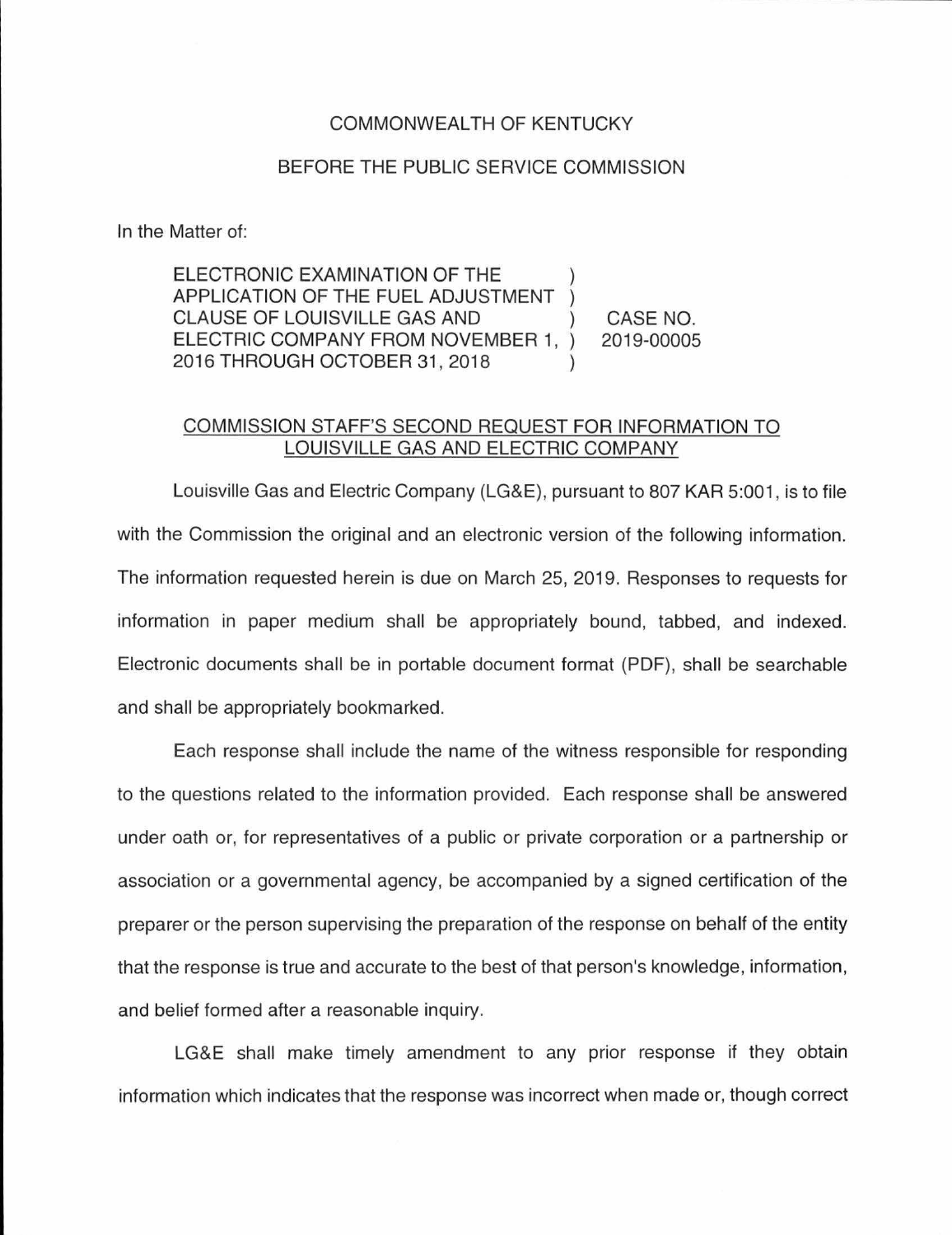when made, is now incorrect in any material respect. For any request to which LG&E fails or refuses to furnish all or part of the requested information, it shall provide a written explanation of the specific grounds for their failure to completely and precisely respond.

Careful attention shall be given to copied material to ensure that it is legible. When the requested information has been previously provided in this proceeding in the requested format, reference may be made to the specific location of that information in responding to this request. When applicable, the requested information shall be separately provided for total company operations and jurisdictional operations. When filing a paper containing personal information, LG&E shall, in accordance with 807 KAR 5:001 , Section 4(10), encrypt or redact the paper so that personal information cannot be read.

1. Refer to the response to Commission Staff's First Request for Information (Staff's First Request), Item 8. Explain why the guidelines for physical hedging for the coal contracts one year out was modified.

2. Refer to the response to Commission Staff's First Request, Item 15, Attachment 1, page 3 of 4. Cane Run Unit 11 and Paddy's Run Unit 11 have an explanation for forced outages listed as "Starting System Failure." Provide details on what this outage entails.

3. Refer to the response to Commission Staff's First Request, Item 15, Attachment 1, page 4 of 4. Trimble County Unit 10 has a reason for forced outage listed as "Fuel Gas System." Provide details on what this outage entails.

4. For the period under review, describe how often the severance tax on Kentucky coal effects LG&E's decision to purchase coal mined in Kentucky.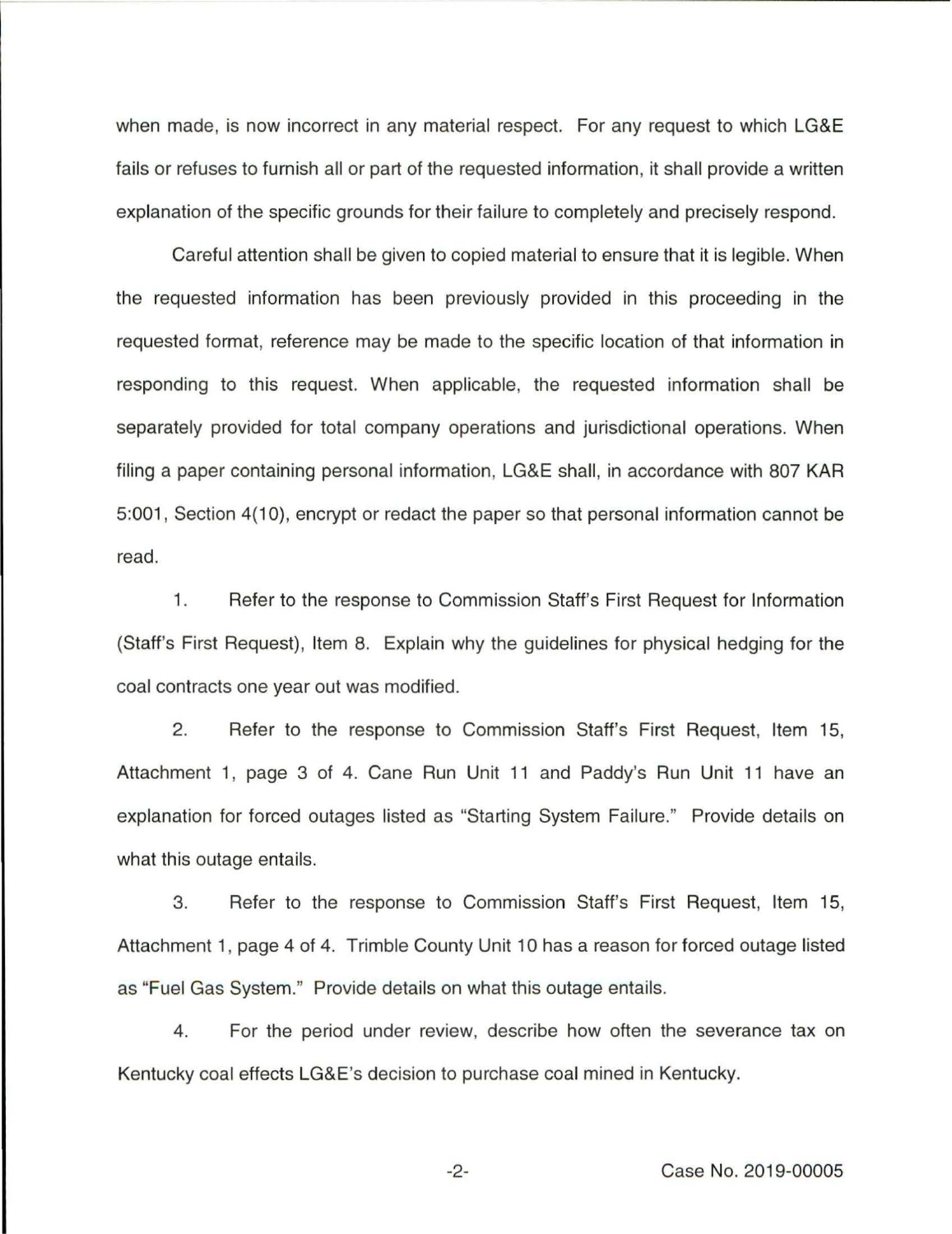**Gwen R. Pinson** 

**Executive Director** Public Service Commission P.O. Box 615 Frankfort, KY 40602

**DATED MAR 1 1 2019** 

cc: Parties of Record